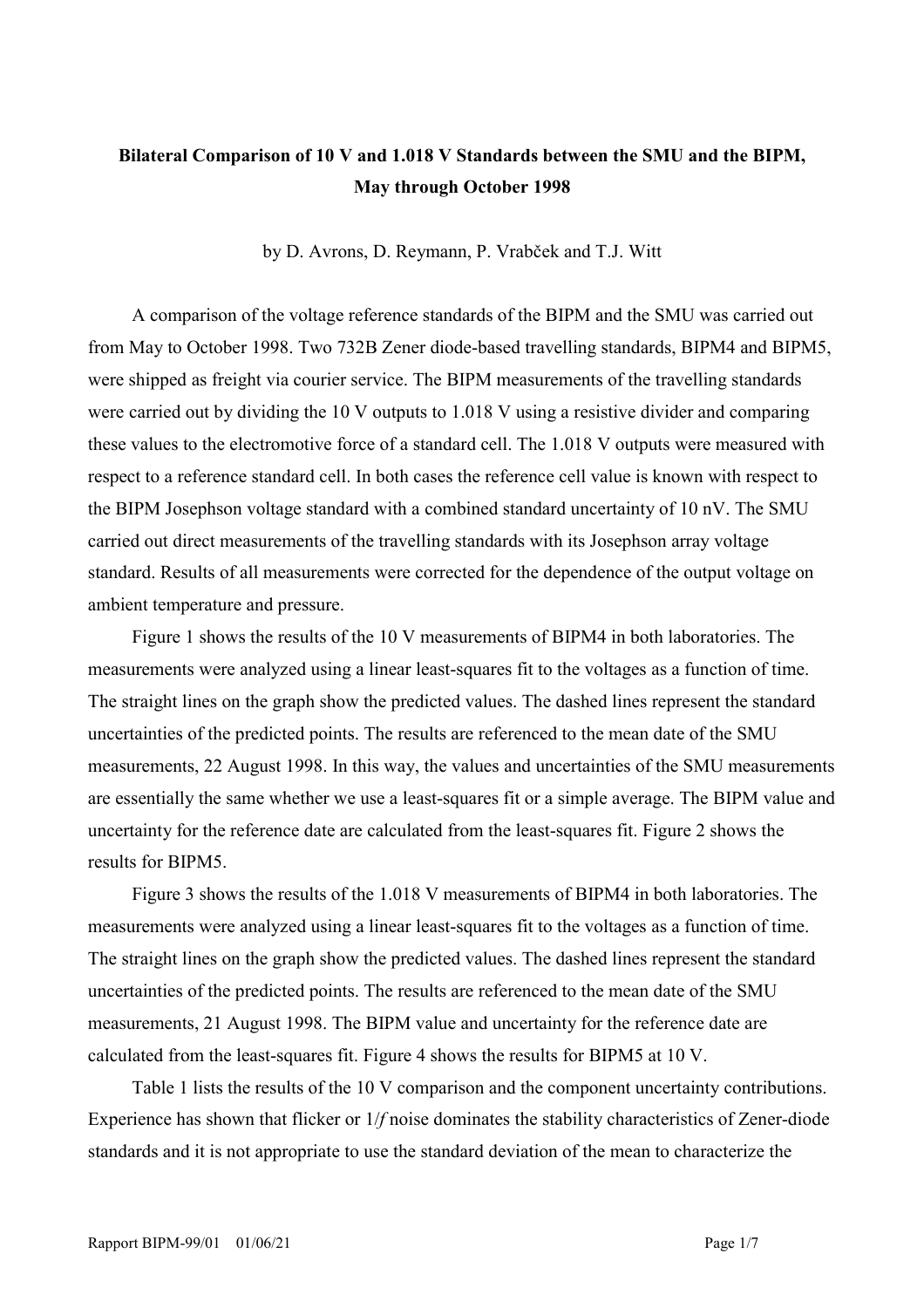dispersion of measured values. For the present standards, the flicker floor voltage is about 2 parts in 10<sup>8</sup> of the output voltage at both 10 V and 1.018 V.

In estimating the uncertainty we have calculated the *a priori* uncertainty based on all known sources except that associated with the stability of the standards when transported. We compare this with the *a posteriori* uncertainty estimated by the standard deviation of the mean of the results from the two travelling standards. With only two travelling standards, the uncertainty of the latter is comparable to the uncertainty itself. If the *a posteriori* uncertainty is significantly greater than the *a priori* uncertainty, we assume that a standard has changed in an unusual way and that we must use the *a posteriori* uncertainty in calculating the final uncertainty. This was done in the case of the 1.018 V comparison.

Uncertainties in the BIPM measurements of the temperature and pressure coefficients would lead to a type B uncertainty if only one travelling standard was used. In the case of more than one, we do not expect significant correlation among the corrections for different standards and in our uncertainty table they are treated as type A uncertainties.

The final results of the comparison are presented as the difference between the value assigned to a 10 V standard by the SMU,  $U_{\text{SMU}}$ , and that assigned by the BIPM,  $U_{\text{BIPM}}$ , on the reference date. The result is

$$
U_{\text{SMU}} - U_{\text{BIPM}} = -0.31 \text{ }\mu\text{V}; \qquad u_c = 0.32 \text{ }\mu\text{V on } 1998/8/21,
$$

where  $u_c$  is the combined type A and type B standard uncertainty from both laboratories. This is a very satisfactory result.

Table 2 lists the results of the 1.018 V comparison and the component uncertainty contributions. In this case the travelling standards were less well behaved and we have used the *a posteriori* uncertainty to estimate the type A component. The final results of the comparison are presented as the difference between the value assigned to a  $1.018$  V standard by the SMU,  $U_{SMU}$ , and that assigned by the BIPM,  $U_{\text{BIPM}}$ , on the reference date. The result is

$$
U_{\text{SMU}} - U_{\text{BIPM}} = -0.07 \text{ }\mu\text{V};
$$
  $u_c = 0.11 \text{ }\mu\text{V}$  on 1998/8/20,

where  $u_c$  is the combined type A and type B standard uncertainty from both laboratories. Our experience leads us to expect typical values of the order of 0.050  $\mu$ V for the transfer uncertainty.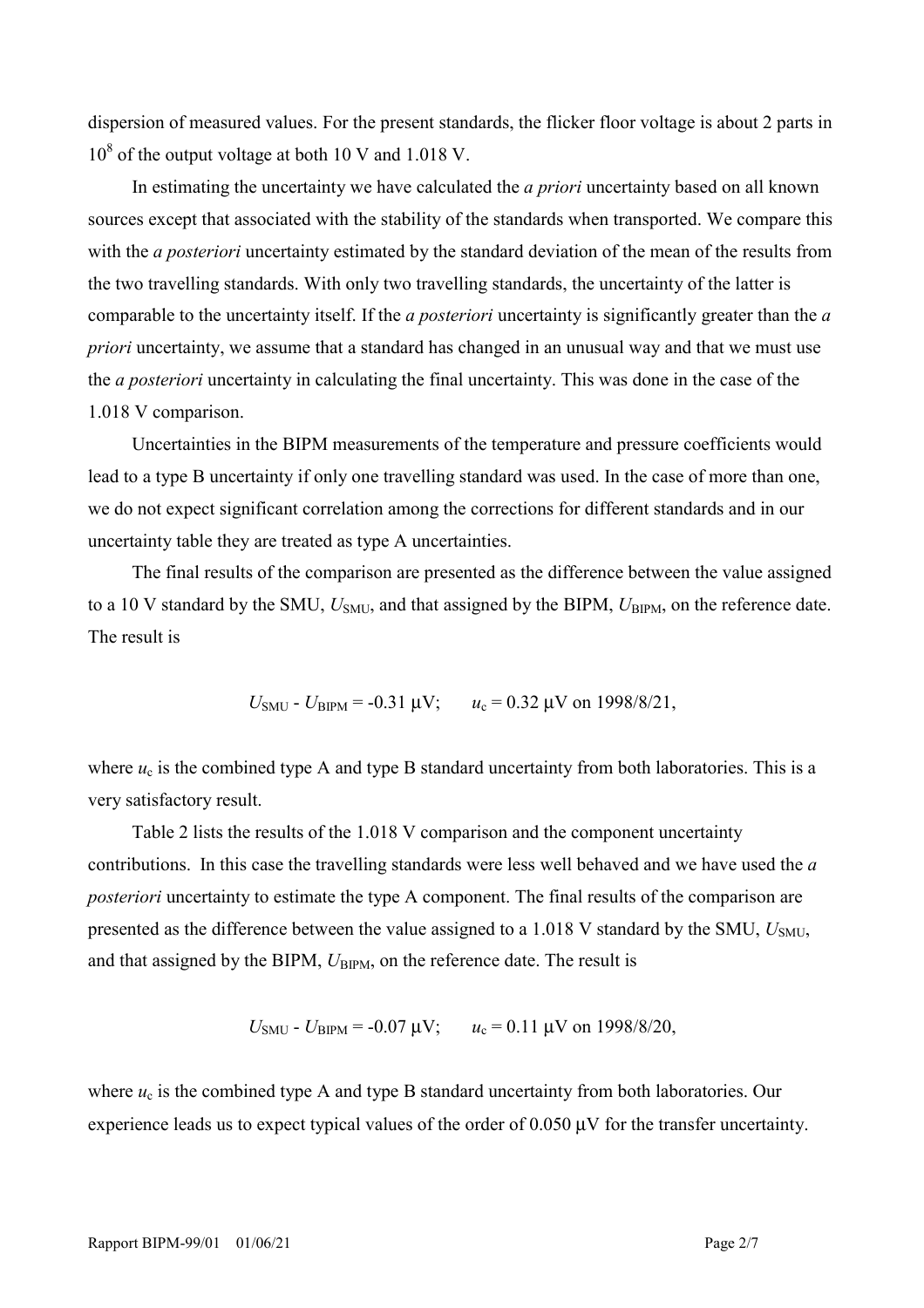**Z4 à 10 V**



Fig. 1 Values of the 10 V output of BIPM4 during the comparison: Corrections for temperature and pressure have been applied. Straight lines indicate the result of linear least-squares adjustments.



**Z5 à 10 V**

Fig. 2 Values of the 10 V output of BIPM5 during the comparison: Corrections for temperature and pressure have been applied. Straight lines indicate the result of linear least-squares adjustments.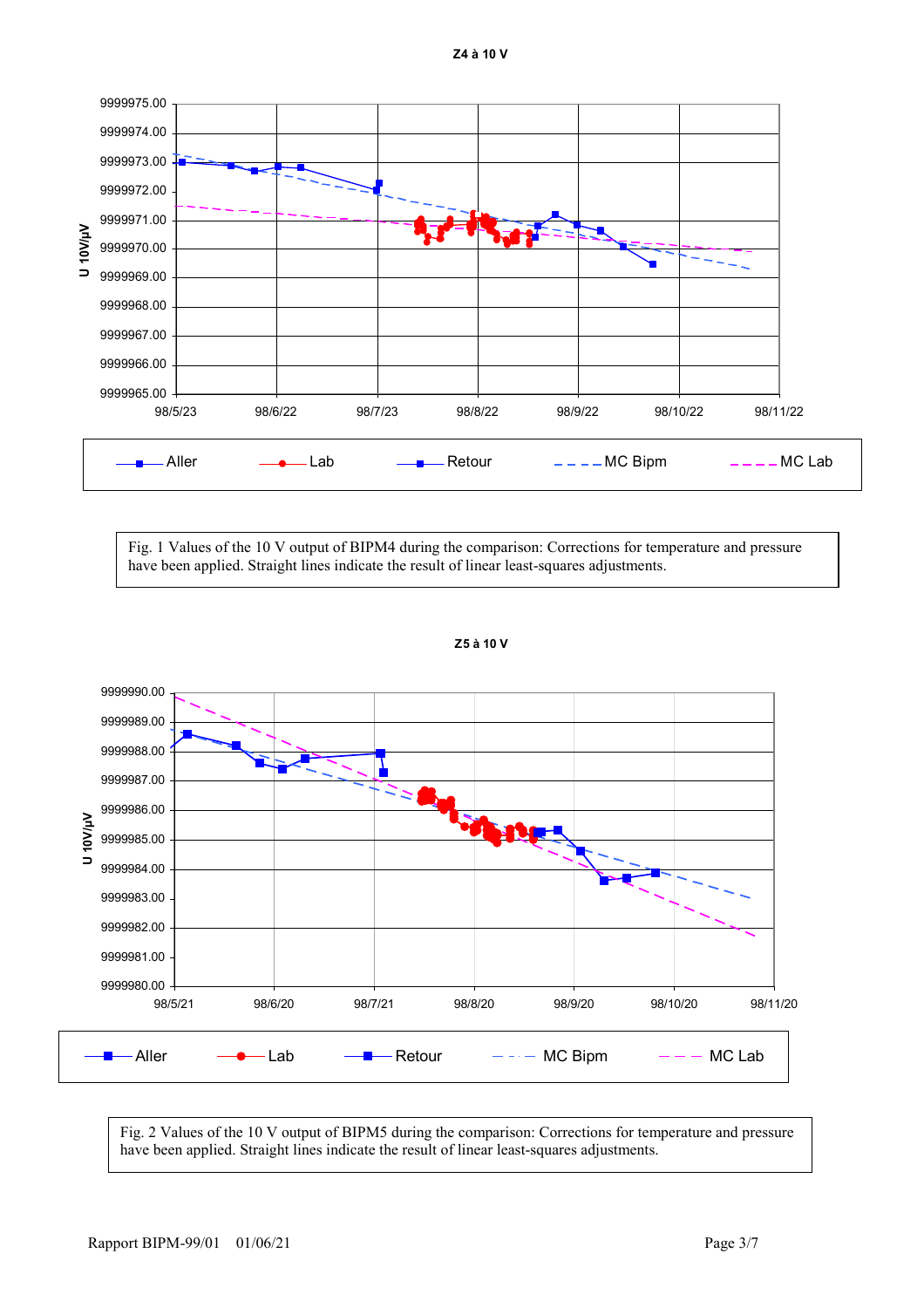**Z4 à 1,018 V**



Fig. 3 Values of the 1.018 V output of BIPM4 during the comparison: Corrections for temperature and pressure have been applied. Straight lines indicate the result of linear least-squares adjustments.



**Z5 à 1,018 V**

Fig. 4 Values of the 1.018 V output of BIPM5 during the comparison: Corrections for temperature and pressure have been applied. Straight lines indicate the result of linear least-squares adjustments.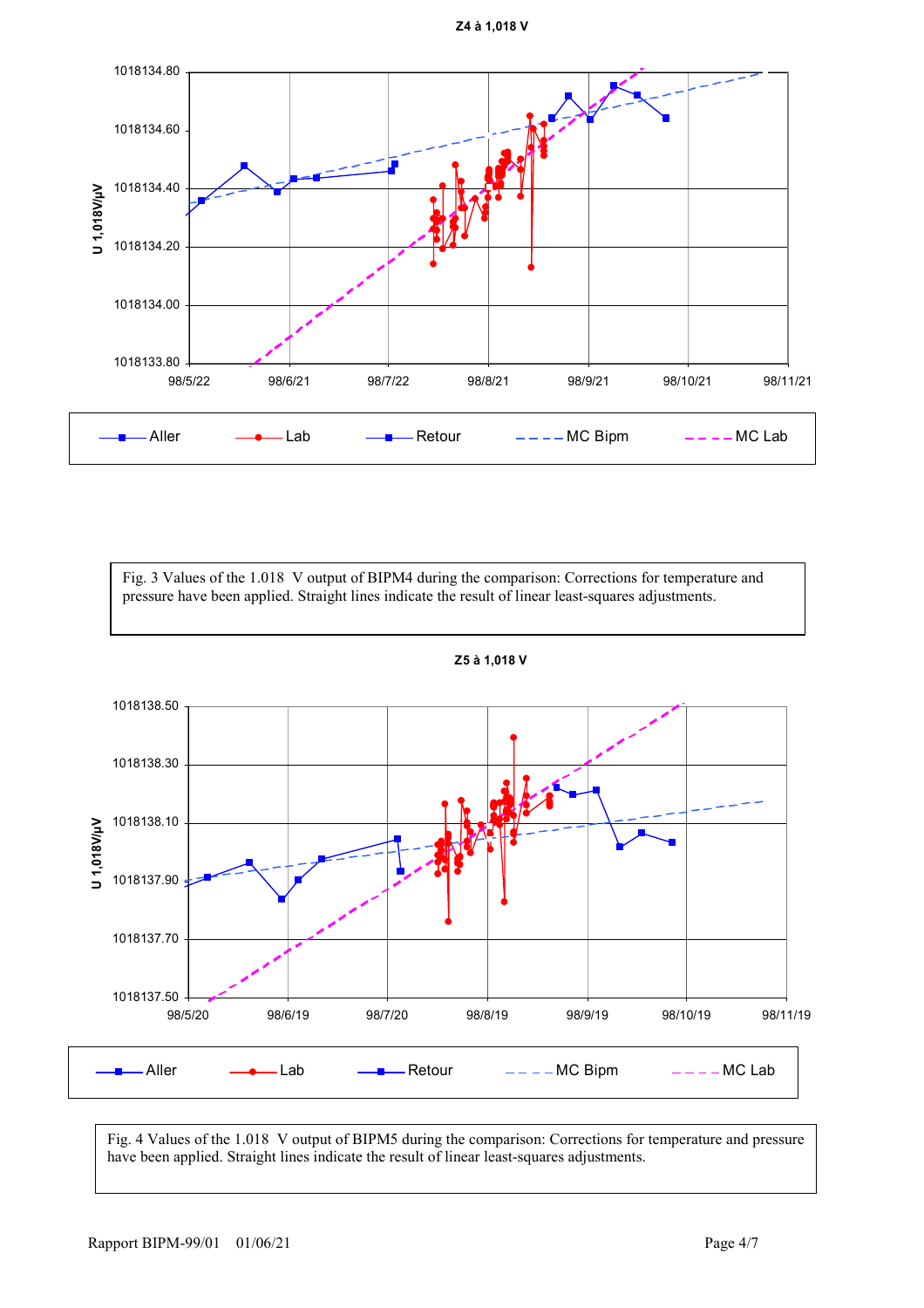Table 1. Results of the SMU/BIPM bilateral comparison of 10 V standards using Zener travelling standards: Mean Date 21 August 1998.

|                | Units are µV                               |            |            |                                                                 |
|----------------|--------------------------------------------|------------|------------|-----------------------------------------------------------------|
|                |                                            | BIPM4@10 V | BIPM5@10 V |                                                                 |
| 1              | SMU value, $U_{\text{SMU}}$                | 9999970.70 | 9999985.68 |                                                                 |
| $\overline{2}$ | SMU unc (A)                                | 0.20       | 0.20       | r                                                               |
| 3              | SMU unc (B)                                | 0.02       | 0.02       | S                                                               |
| 4              | SMU unc (total)                            | 0.20       | 0.20       |                                                                 |
| 5              | BIPM value, $U_{\text{BI}}$                | 9999971.24 | 9999985.76 |                                                                 |
| 6              | BIPM unc (A)                               | 0.20       | 0.20       | t                                                               |
| $\overline{7}$ | BIPM unc (B)                               | 0.10       | 0.10       | u                                                               |
| 8              | BIPM unc (tot)                             | 0.22       | 0.22       |                                                                 |
| 9              | pc & tc unc, uncorrelated                  | 0.30       | 0.34       | V                                                               |
| 10             | tot rss uncorr for each Zener              | 0.42       | 0.44       | $w = rss(r,t,v)$                                                |
| 11             | $U_{\text{SMU}}$ - $U_{\text{BIPM}}$       | $-0.54$    | $-0.08$    |                                                                 |
| 12             | mean $U_{\text{SMU}}$ - $U_{\text{BIPM}}$  | $-0.31$    |            |                                                                 |
| 13             | unc of transfer                            | 0.23       |            | x                                                               |
| 14             | a priori type A unc for 2<br><b>Zeners</b> | 0.30       |            | $y=1/\{sqrt{4^{2} + w_{5}^{2}}\}$<br>sqrt $[y^{2}+s^{2}+u^{2}]$ |
| 15             | Total unc of comparison                    | 0.32       |            |                                                                 |
|                | mean date yy/mm/dd                         | 98/8/22    | 98/8/20    |                                                                 |

SMU/BIPM Bilateral voltage comparison using travelling Zener standards BIPM4 and BIPM5.

References to Table 1.

1, 2, 3 and 4 are the SMU value, type A, type B and combined uncertainties;

2, the stability of the Zeners can be described by flicker noise (1/*f* noise) with a floor value of about 2 parts in  $10^8$ .

5, 6, 7 and 8 are the BIPM value, type A, type B and combined uncertainties.

9 is the the root-sum-square (rss) total uncertainty associated with the corrections for temperature and pressure; uncertainties in the pressure and thermistor measurements are negligible and that the total uncertainty is dominated by that of the coefficients.

10 is the total *a priori* combined type A uncertainty for each Zener. This is the rss of 2, 6 and 9.

11 is the comparison result from each Zener.

12 is the mean difference for all  $n (=2)$  Zeners.

13 is the *a posteriori* type A uncertainty and includes effects due to transport. It is the standard deviation of the results from both travelling standards. Since there were only two travelling standards, this uncertainty has a rather large uncertainty.

14 is the *a priori* type A standard uncertainty of the comparison and is the uncertainty of the mean or the results from the two Zeners. This should be compared with 13 which contains the same uncertainty components and transport effects. Since 13 and 14 are consistent, it may be concluded that no unusual change in the standards occurred in transport. Because 14 is a more accurate estimate, it is used in the final uncertainty estimate.

15 is the total uncertainty of the comparison calculated from the rss of 3, 7 and 14.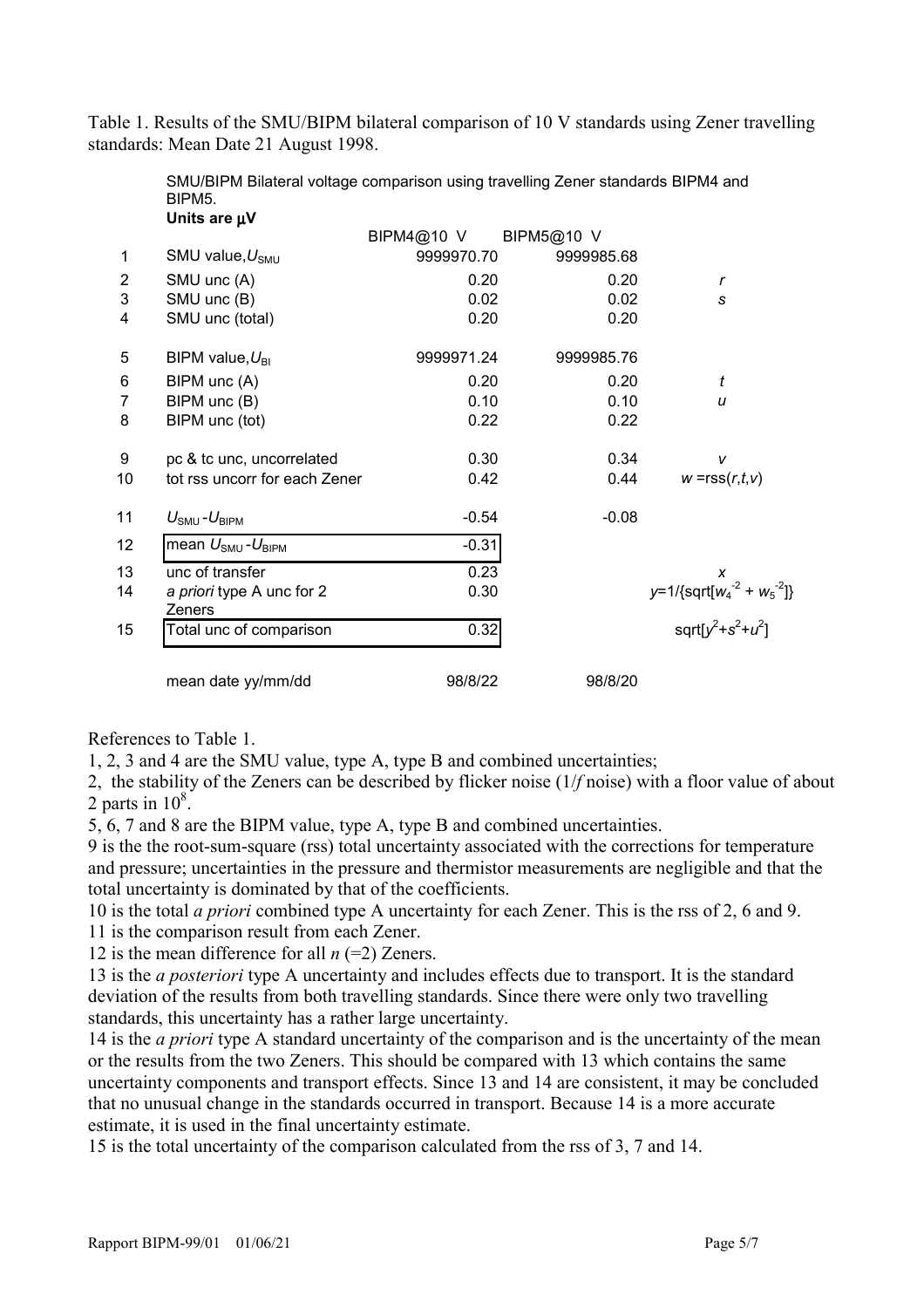Table 2. Results of the SMU/BIPM bilateral comparison of 1.018 V standards using Zener travelling standards. Mean Date 20 August 1998.

| SMU/BIPM Bilateral voltage comparison using travelling Zener standards BIPM4 and |  |  |  |
|----------------------------------------------------------------------------------|--|--|--|
| BIPM <sub>5</sub> .                                                              |  |  |  |
| Units are uV                                                                     |  |  |  |

|                 |                                           | BIPM4@1.018 V BIPM5@1.018 V |            |                                             |
|-----------------|-------------------------------------------|-----------------------------|------------|---------------------------------------------|
| 1               | SMU value, $U_{\text{SMU}}$               | 1018134.41                  | 1018138.09 |                                             |
| $\overline{c}$  | SMU unc (A)                               | 0.04                        | 0.03       | $\mathbf r$                                 |
| 3               | SMU unc (B)                               | 0.02                        | 0.02       | S                                           |
| 4               | SMU unc (total)                           | 0.028                       | 0.028      |                                             |
| 5               | BIPM value, $U_{\text{BI}}$               | 1018134.58                  | 1018138.05 |                                             |
| 6               | BIPM unc (A)                              | 0.02                        | 0.02       | t                                           |
| 7               | BIPM unc (B)                              | 0.01                        | 0.01       | u                                           |
| 8               | BIPM unc (tot)                            | 0.022                       | 0.022      |                                             |
| 9               | pc & tc unc, uncorrelated                 | 0.034                       | 0.034      | V                                           |
| 10              | tot rss uncorr for each Zener             | 0.044                       | 0.044      | $w = rss(r,t,v)$                            |
| 11              | $U_{\text{SMU}}$ - $U_{\text{BIPM}}$      | $-0.17$                     | 0.04       |                                             |
| 12 <sup>°</sup> | mean $U_{\text{SMU}}$ - $U_{\text{BIPM}}$ | $-0.07$                     |            |                                             |
| 13              | unc of transfer                           | 0.11                        |            | X                                           |
| 14              | a priori type A unc for 2<br>Zeners       | 0.03                        |            | $y=1/\sqrt{\sqrt{2}qrt[w_4^{-2}+w_5^{-2}]}$ |
| 15              | Total unc of comparison                   | 0.11                        |            | Same as 13                                  |
|                 | mean date yy/mm/dd                        | 98/8/21                     | 98/8/19    |                                             |

References to Table 2.

1, 2, 3 and 4 are the SMU value, type A, type B and combined uncertainties;

2, The stability of the Zeners can be described by flicker noise (1/*f* noise) with a floor value of about 2 parts in  $10^8$ . If the SMU results for BIPM 4 from each day are averaged and used in a linear leastsquares fit, the standard deviation of the residuals is 0.047. The standard deviation of the value assigned by the SMU on the mean date of the measurements, which is taken as the mean date of the SMU measurements, is the standard deviation divided by the square root of the number of degrees of freedom (number of daily measurement results minus two) or about 0.01, if the daily measurement values are uncorrelated. But, in fact, they are correlated in a way that is difficult to model from the data. We therefore estimate a value between the two limits of 0.047 and 0.01 for the type A uncertainty and set it at 0.04. A similar argument was applied for the estimated type A uncertainty for BIPM 5.

5, 6, 7 and 8 are the BIPM value, type A, type B and combined uncertainties.

9 is the the root-sum-square (rss) total uncertainty associated with the corrections for temperature and pressure; uncertainties in the pressure and thermistor measurements are negligible and that the total uncertainty is dominated by that of the coefficients.

10 is the total *a priori* combined type A uncertainty for each Zener. This is the rss of 2, 6 and 9.

11 is the comparison result from each Zener.

12 is the mean difference for all *n* (=2) Zeners.